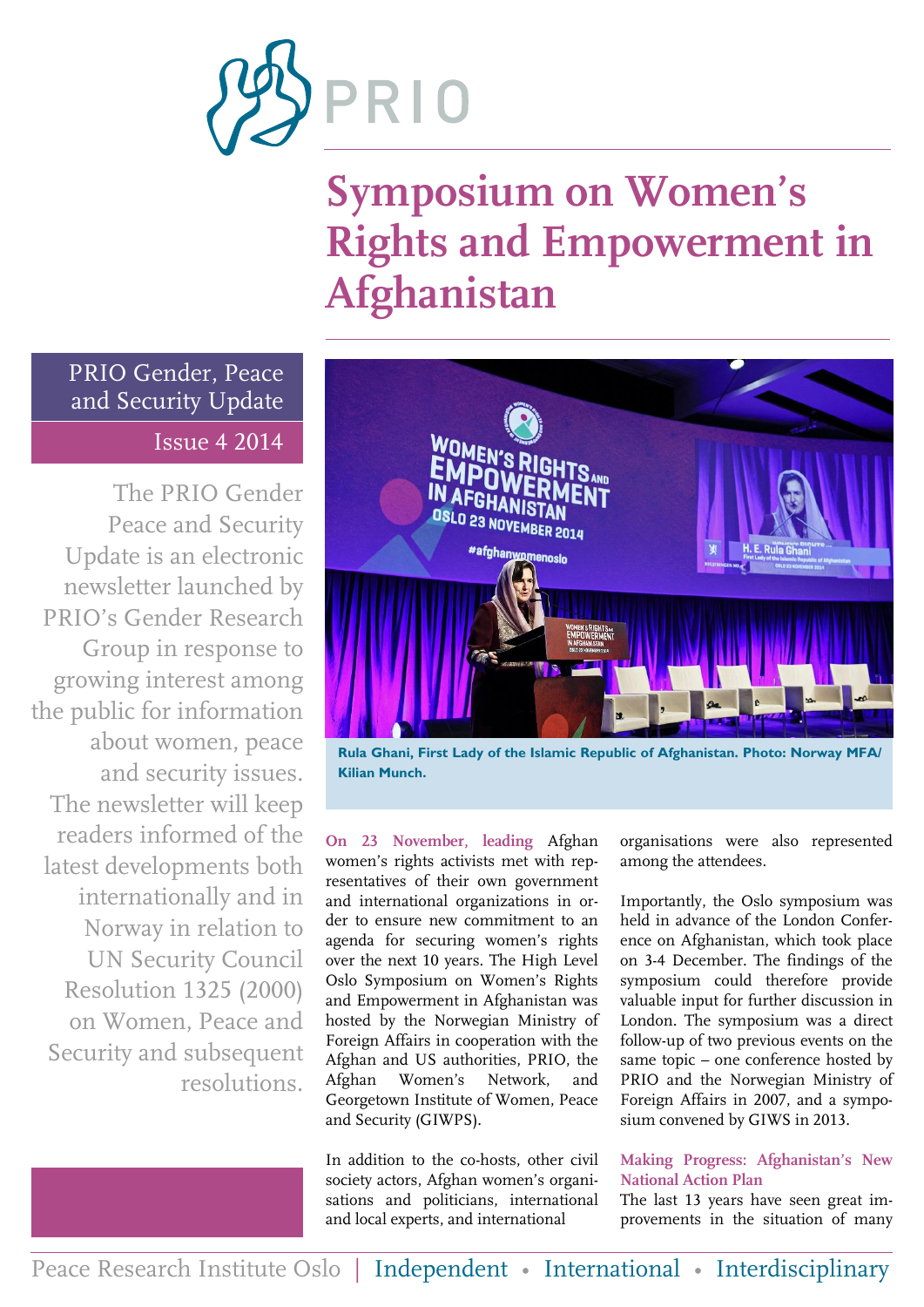

**Thematic session, panel 1, with moderator Melanne Verveer, Executive Director Georgetown University, Institute for Women Peace and Security on the left. Photo: Norway MFA/ Kilian Munch.**

Afghan women, on wide ranging issues such as political participation, education, health and employment.

The aim of the symposium was thus to take a closer look at how to sustain and advance the gains made by women and girls in Afghanistan in the time to come. Afghanistan made further progress on the issue of advancing women's rights and empowerment only a couple of months ago, when the government adopted a new National Action Plan on Women, Peace and Security. This was an important recognition of the key role Afghan women play in building peace, and shows commitment on behalf of the government to ensure an inclusive and stable peace process.

The Oslo Symposium therefore came in a very timely manner, providing a forum for in-depth discussion on the ways in which the international community can support this progress as well as sending an important message of international support for important reforms such as the National Action Plan.

### **High-Level Engagement**

The symposium began with a highlevel opening session, where Norwegian Prime Minister Erna Solberg and First Lady of Afghanistan Rula Ghani were keynote speakers. The opening session also included a high-level panel discussion, where Foreign Minister of Norway Børge Brende was joined by colleagues from Afghanistan and the United States, including Afghanistan's Minister of Women's Affairs Hussun Banu Ghazanfa and U.S. Senator Robert P. Case Jr. Hasina Safi, Director of the Afghan Women's Network, represented the Afghan civil society. The aim of this session was to signal commitment to the cause and to stake out a course for the future.

The high-level opening was then followed by two parallel thematic sessions with roundtable discussions. The first panel was moderated by Melanne Verveer, Executive Director of the Institute for Women, Peace and Security at Georgetown University, and discussed issues relating to human rights, justice and political participation. The second panel was moderated by PRIO director Kristian Berg Harpviken, and focused

on education and economic empowerment. Both panels consisted of highly qualified international and Afghan experts, representing the international community, non-governmental organisation and Afghan civil society. This combination of committed and knowledgeable individuals ensured many engaging and interesting discussions.

### **PRIO research informs discussions**

In order to ensure a sound basis for debate, PRIO produced two background papers on the main topics in advance of the symposium.

Kristian Berg Harpviken and Lida Nadery Hedayat released the paper "Where do Afghan Women Stand on Education and Economic Empowerment?" which provides a short overview of progress made in terms of Afghan women's education and empowerment. The paper discusses specific issues related to basic education, vocational education, higher education, work life and business engagement.

The second background paper is called "Women's Rights and Political Representation: Achievements and Challenges", and is written by Timor Sharan and Torunn Wimpelmann. This paper



**PRIO Director Kristian Berg Harpviken. Photo: Norway MFA/ Kilian Munch.**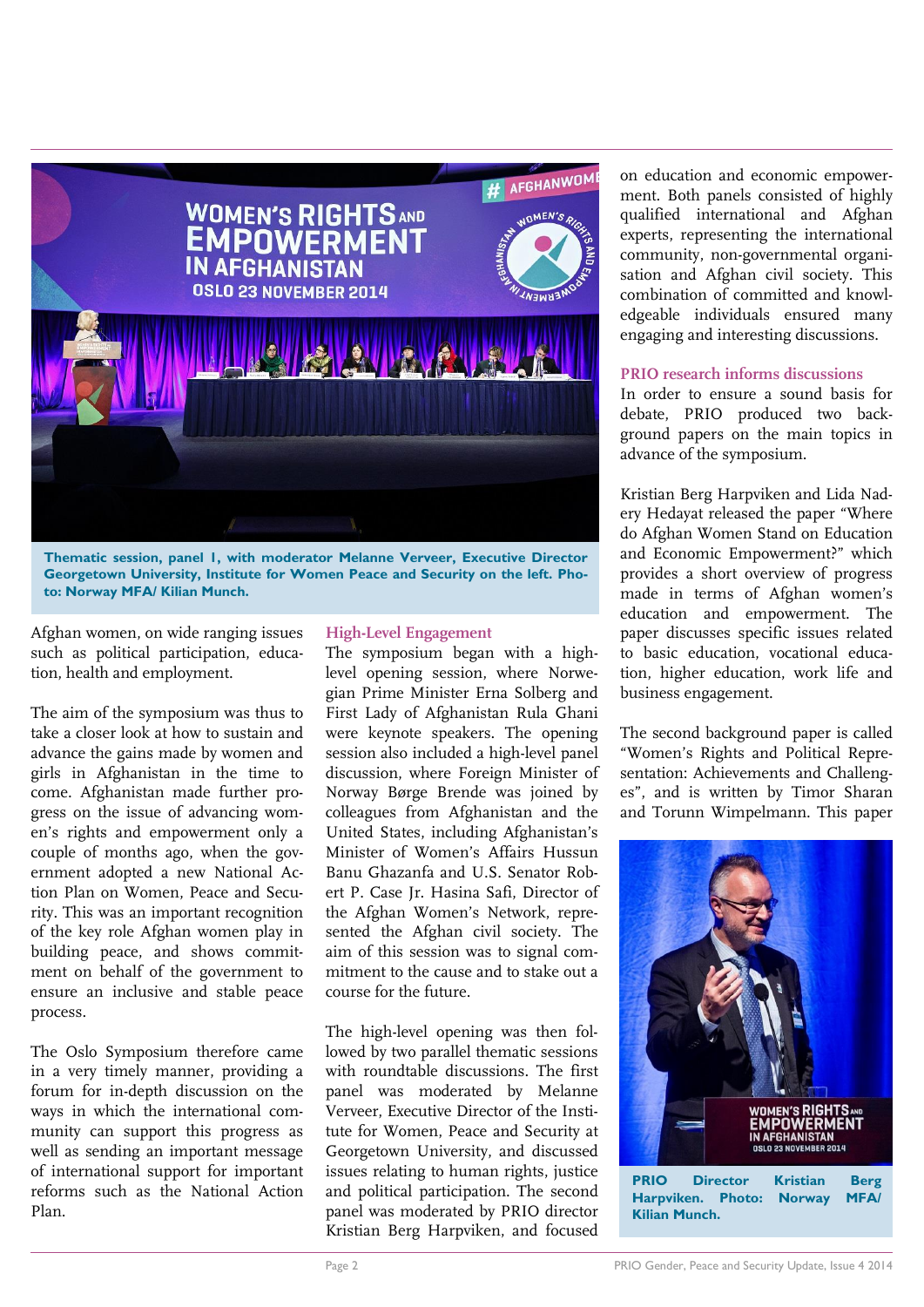gives a brief overview of the main achievements and challenges for Afghan women's participation in politics and their access to justice, as well as presenting the most important reflections amongst key stakeholders about possible ways forward. Both PRIO papers suggested specific issues for discussion, and were important contributions to an informed debate on the issue.

### **Outcomes: Messages from Oslo**

The Oslo symposium resulted in some important messages on the topic of women's advancement in Afghanistan. Firstly, the symposium acknowledged the great progress that has been made, especially in terms of legal and policy achievements such as the National Action Plan for Women, Peace and

Security. It also stressed that measures to improve the situation of women have had positive results, for instance with regards to increased election of women to parliament and increased numbers of girls in education and women participating in the labour market – although it was also recognised that progress remains partial and fragile. Secondly, the symposium provided several specific recommendations in the fields of governance, human rights, justice, security, education and economy.

These recommendations also addressed some overarching issues, including strengthening the capacity of women's civil society and following up the proposal of an independent commission on the status of women. The key message from the Oslo symposium, however, was the mutual commitment by Afghanistan's new government, Afghan civil society and international partners to take decisive action to advance gender equality, women's rights and women's empowerment.

### "A Slow but Unstoppable Revolution"

In partnership with the Helsinki-based Crisis Management Initiative (CMI) and the UN Department of Political Affairs (UN DPA), PRIO organizes the High-Level Seminar on gender and Inclusive Mediation Processes. Below, Crisis Management Initiative (CMI)'s gender and inclusion expert Antonia Potter Prentice looks at how far we've come during the past two years in sharing the message of the importance of including women and gender issues in peace processes:

 improve peace agreements by guaranteeing that issues important to women are acknowledge in them.

The seminars are run in partnership between CMI, the United Nations Department of Political Affairs and the Peace Research Institute Oslo (PRIO), and are funded by the Foreign Affairs Ministries of Finland and Norway.

By now our partnership has hosted 100 high-level participants. They represent primarily the UN but have also come from the African Union, the European Union, the Organisation for Security and Cooperation in Europe, the Organ-



**Antonia Potter Prentice, Crisis Management Initiative Senior Manager on Gender and Inclusion, (center) discussing with the participants. Photos: PRIO/ Taral Jansen.**

We've just concluded the fourth (in the series of six) high-level seminar on gender and inclusive mediation processes. This time the seminar, which alternates between Finland and Norway, was held in Oslo on 18-20 November. With these seminars, we aim to:

 improve peace processes by increasing women's effective participation in them, and

isation of the Islamic Conference, as well as from diplomatic missions and private diplomacy organisations. More than one third have been women. The participants are personally invited on the basis of their seniority, and mediation experience and responsibility.

### **Open and engaged participants**

As organisers we were struck this time in Oslo by the open and engaged attitudes of even the most seasoned medi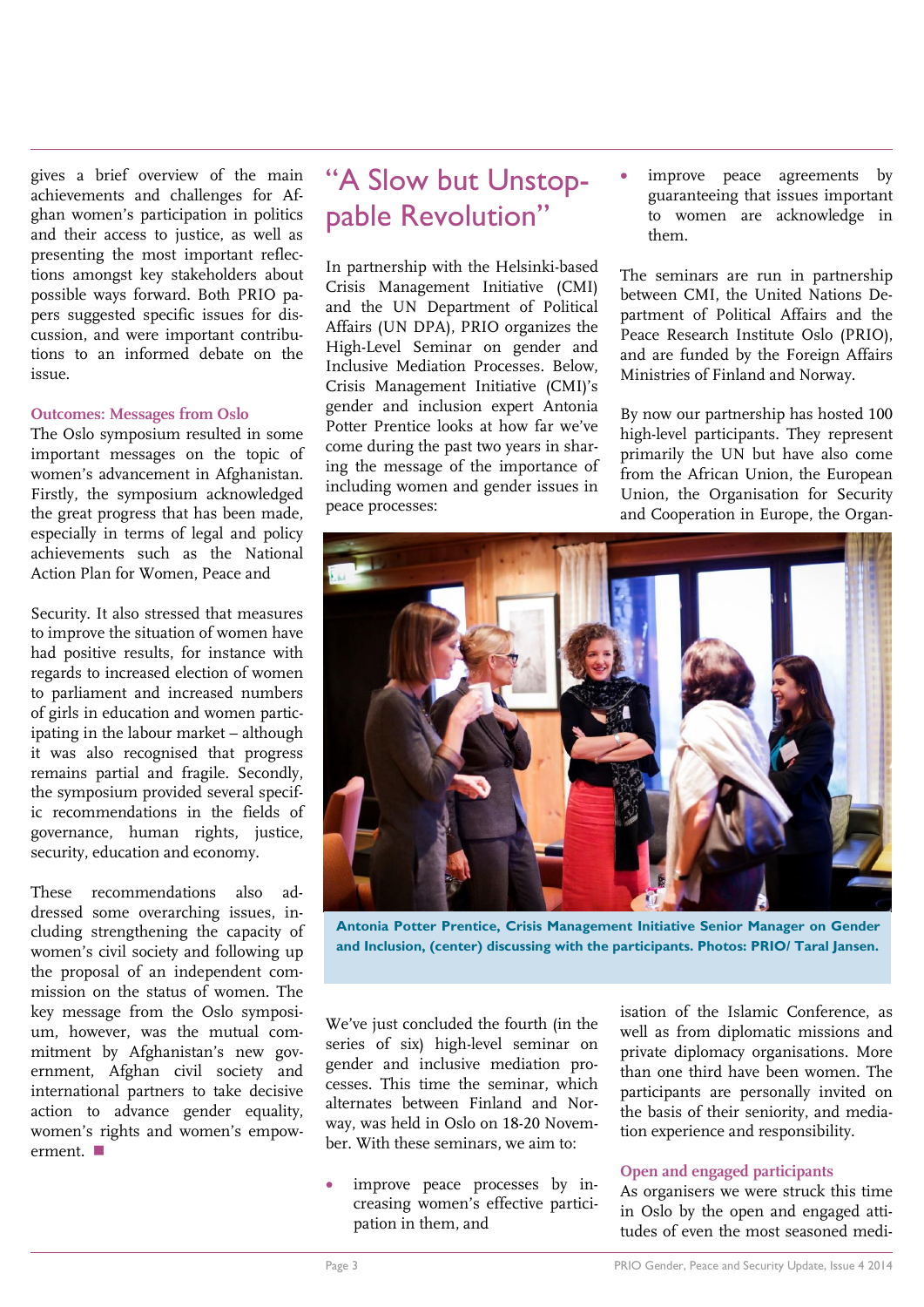ators. They shared with us their convictions and the difficulties they face with an honesty that shows how seriously they take the issue. One envoy pointed out that "belligerents competing for power may not have habits of consultation, and may cite cultural reasons for not including women; but just because this is difficult and complicated does not mean we should not be doing it". Another noted that we are seeing "a slow but unstoppable revolution" in terms of women's active and meaningful participation in matters of peace and security.

It was good to see how nuanced the views have become too. As one senior mediator stated: "we need to be politically literate and visionary, and recognise that women bring their politics to the process too". This was a refreshing reflection, taking us beyond the perhaps tired stereotype of women as simple peacemakers. Women have multiple and complex identities just as men do, but their persistent marginalisation has highlighted their gender identity in ways which have been damaging to women's political participation.

We also discussed how the magic recipe for moving forward depends ultimately on the combination of a strong women's movement on the ground, combined with supportive political leadership, and sustained and targeted financial support.

### **Further spreading the gospel**

With two seminars left to go in the series we are concentrating on further streamlining the modules to maximise participants' opportunities to wrestle with the opportunities and challenges they face in the real cases they work on.

We are also concerned with how to maximise and sustain the impact of the seminars beyond their lifespan as they are due to end next year. We will continue our strategising on how to do this in early next year. Our aim is to particularly use the occasion of the 15th anniversary of UN Security Council Resolution 1325 on Women, Peace and Security in autumn 2015 to showcase the results of the seminars. We are also looking into how to make the materials and expertise more broadly available and effective, and how to follow up

with the mediators and envoys who need further support to help concretely implement what they have learned in their processes.

The next target – a tougher one of course - is to think about how this thinking, tools and tips can be also made effective and available for the conflict parties themselves. This would help them to see how much better their cause could be served through an inclusive and gendered approach.

Surveying the animated discussions between the participants, some of whom must never have imagined earlier in their careers that they would find themselves in such a seminar, CMI's Executive Director Tuija Talvitie reflected on the even more positive future prospects. "If we can come this far in the first fifteen years since resolution 1325, imagine how much further we can go in the next fifteen years".

- Antonia Potter Prentice, CMI

### Report Launch: OSCE Study on National Action Plans

**On 22 October, the OSCE Study** on National Action Plans on the Implementation of the United Nations Security Council Resolution 1325 (http://www.osce.org/secretariat/12572 7) was officially launched at PRIO. Although all OSCE (Organization for Security and Co-operation in Europe) members have committed to Resolution 1325, implementation of the resolution has been slow and uneven between countries. To address this problem, the OSCE commissioned an analysis of the 27 National Action Plans for the Women, Peace and Security agenda that have been developed by its member states.



**The keynote speech was delivered by Monica McWilliams, Professor, Transitional Justice Institute, University of Ulster. Photo: PRIO/ Taral Jansen.**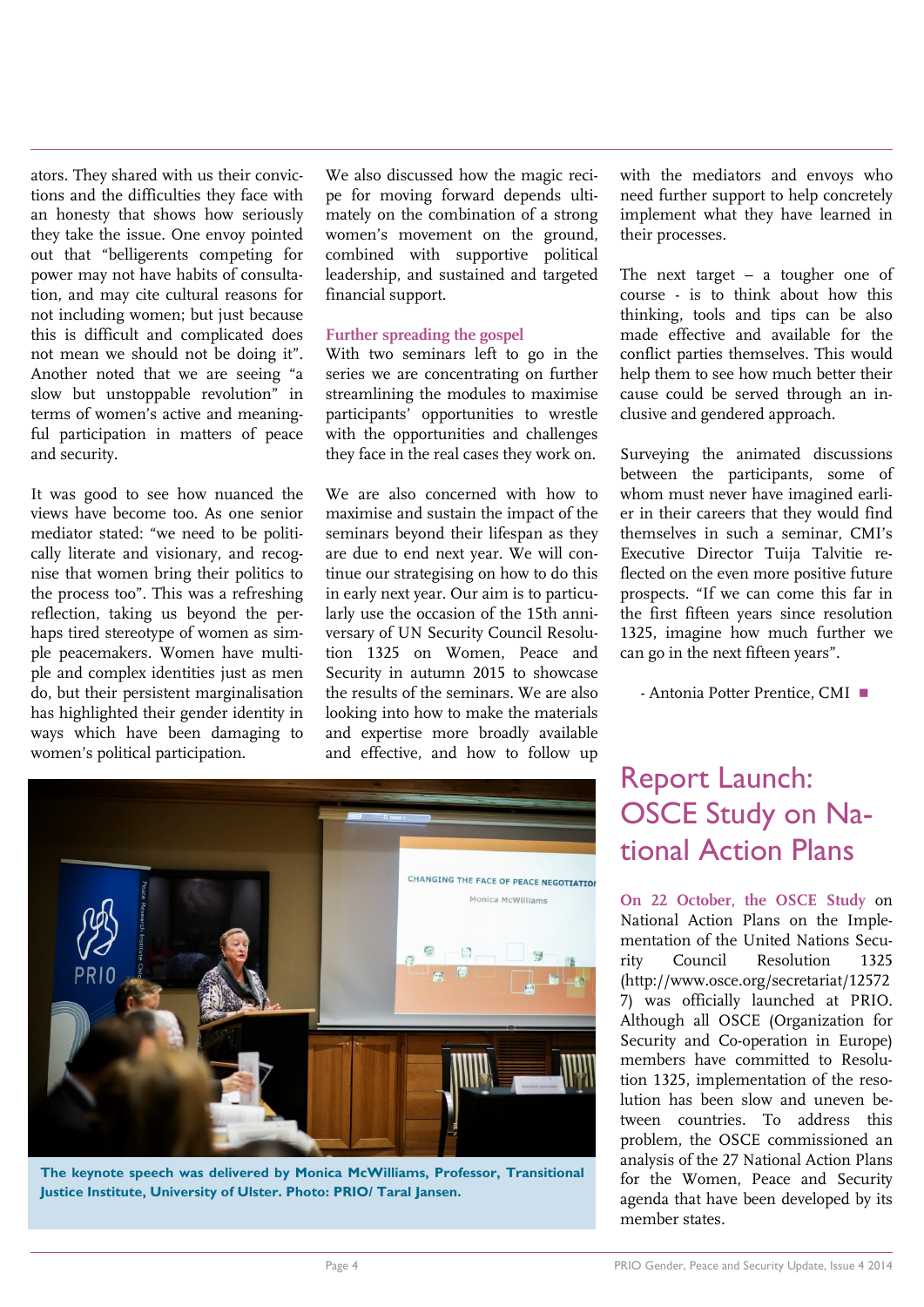**The different strategies** were analysed in light of the four pillars of the WPA agenda - participation, prevention, protection, and relief and recovery - in order to capture the most important aspects of Resolution 1325. The aim of the report was to analyse strengths and weaknesses, and to present 'best practices' and concrete tools for implementation.

### **Ambassador Miroslava Beham, OSCE**

Senior Advisor on Gender Issues, was a guest speaker at the seminar. She emphasised that the OSCE has a comprehensive approach to security, and that gender equality and non-discrimination are at the centre of its security agenda. The organisation therefore includes gender mainstreaming into all aspects of its work. However, Beham also highlighted some difficulties the OSCE is facing in terms of implementation, both internally and in different member states. In particular, she noted that the situation in Ukraine exemplifies some of the remaining challenges to the WPS agenda. The study will therefore provide valuable and concrete guidance for OSCE's further work on the issue.

**Christin Ormhaug,** PRIO researcher and author of the report, presented its main findings and some important recommendations. Bjørg Skotnes, Coordinator for Women, Peace and Security at the Norwegian Ministry of Foreign Affairs, also commented on the report. Skotnes further assured the audience that the Ministries will use the OSCE report actively when developing a new Norwegian National Action Plan.

Gender-Based Violence in War and Conflict – Approaching and Assisting Survivors

**On 31 October, the training** manual "Mental health and gender-based violence – helping survivors of sexual violence in conflict" was presented at a PRIO breakfast seminar.

**The manual is developed** by the organisation Health and Human Rights Info (HHRI) for helpers who assist and support to women exposed to genderbased violence and sexual trauma during armed conflicts and other emergency situations. In particular, it is developed for situations where access to mental health professionals may be limited.

**Nora Sveaass, clinical psychologist** and Associate Professor at Department of Psychology, University of Oslo, and chair of Health and Human Rights



**Nora Sveaass, University of Oslo, and Inger Skjelsbæk, PRIO, presenting at the seminar. Photo: PRIO/ Marit Moe-Pryce.**

**Victims of sexual violence** suffer grave physical, psychological and material damage, which may destroy their lives as well as the lives of their children. This may in turn create serious obstacles for sustainable peace and development. It is therefore important that the international community develops knowledge and expertise to sufficiently address the needs of these victims. The training manual on mental health and gender-based violence is a step in this direction.

Info, introduced the manual and its applicability. Sveaass has many years of experience from working with survivors of trauma and forced migration. Comments were made by Vibeke Risa, Head of Thematic Unit in Field Operations at the Norwegian Refugee Council, and by Annika With, co-author of the manual and trauma patient counsellor at the Modum Bad Clinic. PRIO Senior Researcher Inger Skjelsbæk gave an introduction on The general picture of Gender Based Violence in War and Conflict and acted as chair.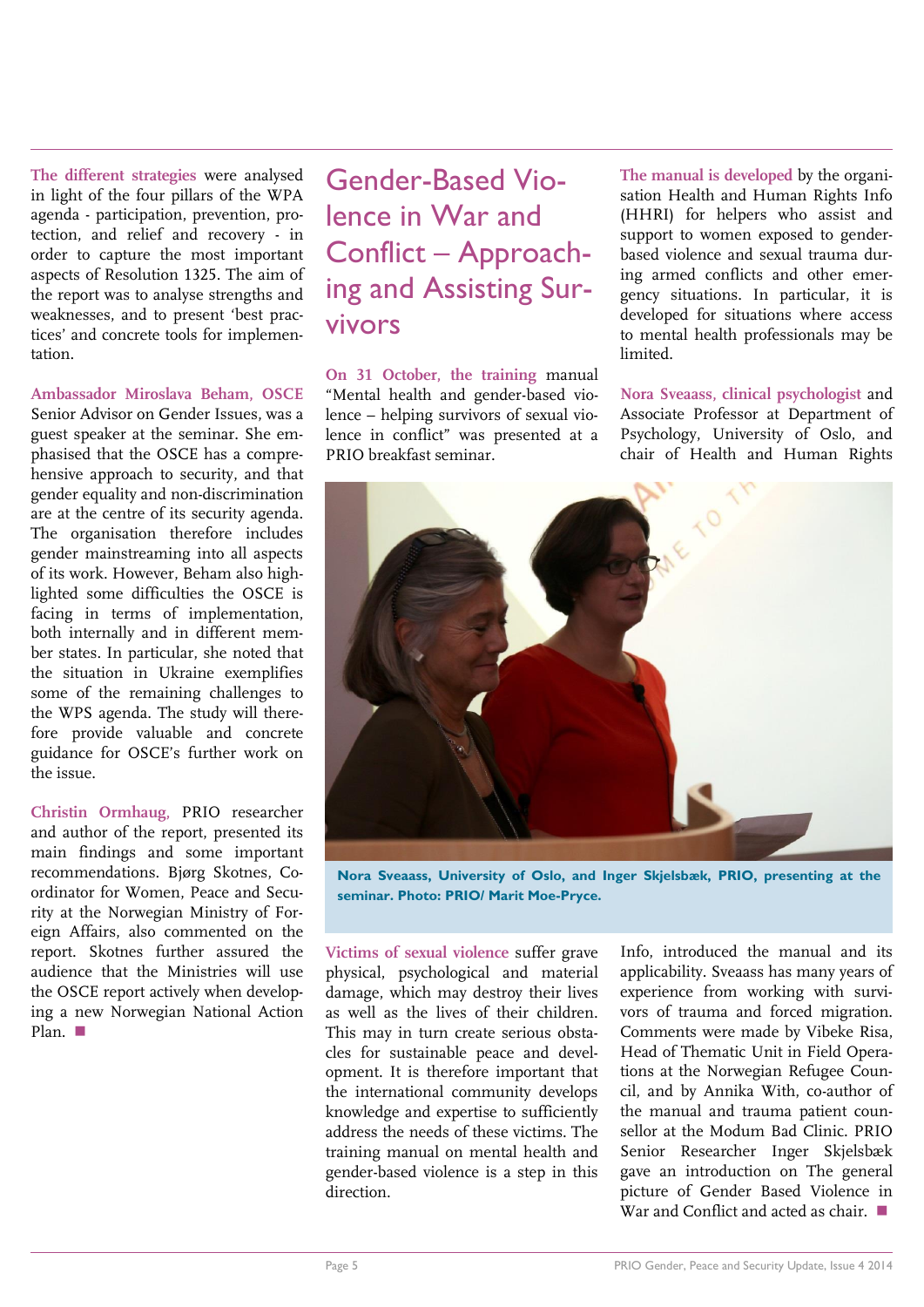### Seminar on Women, Peace and Security in **NATO**

**Two years ago, NATO** made a landmark decision to appoint Norwegian diplomat Mari Skåre the Secretary-General's first ever Special Representative for Women, Peace and Security. Having recently stepped down from this position, Skåre visited PRIO on 28 October to attend the seminar "NATO and the Women, Peace and Security Agenda – Achievements and Challenges" and share her thoughts and reflections from two years on the job.

**The seminar provided** important insights into NATO's work with SC Resolution 1325 and related resolutions, as well as personal experiences and reflections from Skåre herself. Specifically, Skåre worked to implement a gender perspective in NATO's two central focus areas: collective defence and crisis management. This has resulted in some significant achievements. For instance, Skåre noted that a gender perspective is now incorporated in security and defence reform in member states, and NATO has also strengthened the role of gender advisors in crisis management.

**Moreover, the organisation** collaborates closely with the UN, other regional organisations and civil society to promote the WPS agenda. Skåre also emphasised that the greatest achievement so far has been to establish the Special Representative as a permanent position. However, NATO still faces challenges regarding WPS, especially due to a traditionally male-dominated organisational culture.

**Dr Anita Schjølset,** former Senior Researcher at the Norwegian Defence University, also commented on the topic. She stressed that the Norwegian armed forces are still far from achiev-

ing gender mainstreaming in conflict resolution. In particular, Schjølset argued that there is need for a coherent understanding of the relevance of gender perspectives in military planning and operational effectiveness, to ensure that it is not treated simply as an ad hoc-issue. The seminar was chaired by Torunn L. Tryggestad.

### Successful Doctoral Defence by PRIO Researcher Torunn L. Tryggestad

**PRIO Researcher** and leader of PRIO's Gender Research Group, Torunn L. Tryggestad, successfully defended her doctoral dissertation titled "International Norms and Political Change: 'Women, Peace and Security' and the UN Security Agenda" at the University of Oslo on 15 December. The topic of her trial lecture was "Women, Peace and Security - from rapid norm diffusion to backlash? Assess the potential of countervailing forces to slow down or reverse progress."

**In her thesis Tryggestad** looks at how the normative framework of 'Women, Peace and Security' (WPS) has emerged as a legitimate international security concern, and has become an integral part of the discourse on international peace and security. She argues that a normative framework has emerged and is now influencing political change within the realms of UN peace and security politics, without this being fully acknowledged in mainstream international relations literature. How has this notable normative turn in UN peace and security politics come about? Who are the actors involved in this process and what does the interrelationship between them look like?

**The dissertation** is [available online](https://www.duo.uio.no/handle/10852/41763) through the University of Oslo's electronic database (DUO).



PRIO Researcher Torunn L. Tryggestad recently defended her doctoral disserta**tion on Women, Peace and Security. Photo: PRIO/ Martin Tegnander.**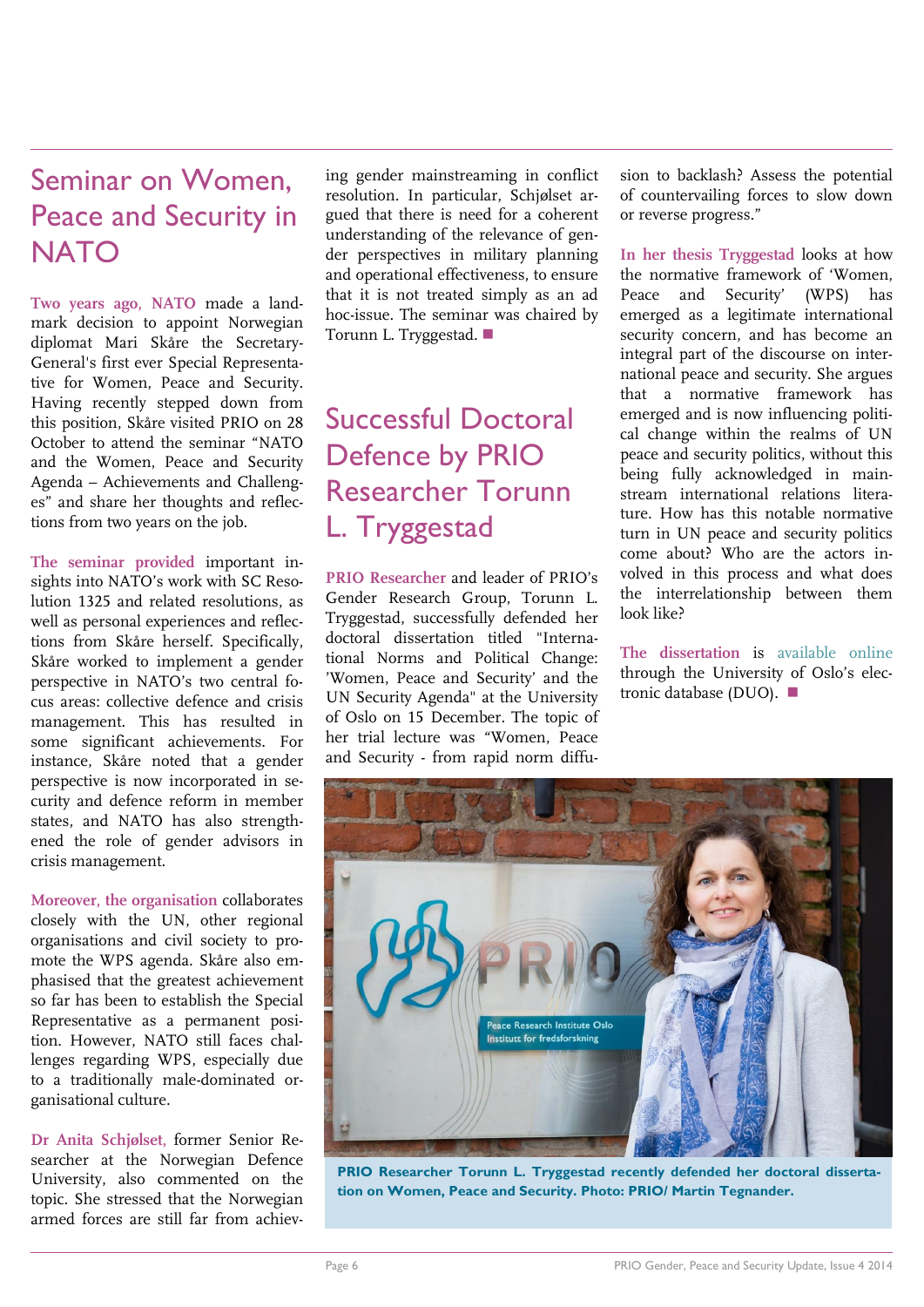## International News

**The UN Security Council** held its annual open debate on Women, Peace and Security on 28 October. The [presiden](http://www.securitycouncilreport.org/atf/cf/%7B65BFCF9B-6D27-4E9C-8CD3-CF6E4FF96FF9%7D/s_prst_2014_21.pdf)[tial statement](http://www.securitycouncilreport.org/atf/cf/%7B65BFCF9B-6D27-4E9C-8CD3-CF6E4FF96FF9%7D/s_prst_2014_21.pdf) highlighted the particular needs of displaced women, and the impact of violent extremism on women. It also welcomed the commission of a global study on the implementation of Resolution 1325.

**The UN Secretary-General** appointed a High-Level Independent Panel on Peace Operations on 31 October, consisting of three females out of a total of 14 members. Having received extensive criticism for lack of commitment to gender equality, the Secretary-General appointed three additional women to the Panel on 1 December. For more information, see [UN Women website.](http://www.unwomen.org/en/news/stories/2014/12/new-women-appointments-to-peace-operations-panel)

**Gynecologist Denis Mukwege** received the 2014 Sakharov Prize for Freedom of Thought in Strasbourg on Wednesday 26 November for his commitment to helping victims of sexual violence in the Democratic Republic of Congo.

## News from **Norway**

**The Norwegian diplomat** Ms. Rita Sandberg and her Cuban colleague Mr. Rodolfo Benitez on 20 November [an](http://www.reuters.com/article/2014/11/20/us-colombia-rebels-idUSKCN0J320720141120)[nounced a deal](http://www.reuters.com/article/2014/11/20/us-colombia-rebels-idUSKCN0J320720141120) had been negotiated between FARC and the Columbian government to release Columbian general Ruben Dario Alzate and two other hostages.

## News from PRIO

**A new study** by OSCE and PRIO on National Action Plans on the implementation of Resolution 1325 in the OSCE region was launched at PRIO on 22 October (see separate story).

**PRIO organized the seminar** "NATO and the Women, Peace and Security Agenda – Achievements and Challenges" with Mari Skåre, former NATO's Special Representative for Women, Peace and Security, on 28 October (see separate story).

**PRIO organized the seminar** "Gender-Based Violence in War and Conflict – Approaching and Assisting Victims" on 31 October (see separate story).

**The fourth High-Level Seminar** on Gender and Inclusive Mediation Processes was held in Oslo on 18-20 November. The seminar was hosted by PRIO in cooperation with the UN Department of Political Affairs (DPA) and the Crisis Management Initiative (CMI) (see separate story).

**The Norwegian Ministry** of Foreign Affairs, in cooperation with PRIO and other co-sponsors, hosted the [Oslo](http://www.afghanwomenoslosymposium.org/)  High-[Level Symposium "Advancing](http://www.afghanwomenoslosymposium.org/)  [Women's Rights and Empowerment in](http://www.afghanwomenoslosymposium.org/)  [Afghanistan"](http://www.afghanwomenoslosymposium.org/) on 23 November (see separate story).

**A new project** on "Equal Peace? Women's Empowerment in and Multicultural Challenges in War-to-Peace Transitions" led by PRIO Senior Researcher Inger Skjelsbæk has been funded by the Research Council of Norway.

**Torunn L. Tryggestad** successfully defended her PhD thesis at the Department of Political Science, University of Oslo, on 15 December. The title of her thesis is "International Norms and Political Change: 'Women, Peace and Security' and the UN Security Agenda."

#### **Inger Skjelsbæk**

- Gave a presentation on "Conflict-Related Sexual Violence" at the High-Level Seminar on Gender and Inclusive Mediation Processes. 18-20 November, Soria Moria, Os- $\ln$
- Gave an introduction on "The general picture of Gender Based Violence in War and Conflict" at a PRIO Breakfast Seminar on Gender-Based Violence in War and Conflict. 31 October, Oslo.
- Gave a lecture at the Cyprus Course on Peace and Conflict, organized by the Research School in Peace and Conflict. 6-10 October, Cyprus.
- Gave two lectures at the University of Oslo, Department of Psychology, on gender, violence and identity. 17-18 November, Oslo.

#### **Torunn L. Tryggestad**

- Gave two presentations on 'Violence against women in armed conflicts' for Nordic parliamentarians, in preparation for their attendance at IPU convention. 6-8 October, Stortinget (Norwegian Parliament), Oslo.
- Gave an introduction on 'Gender and Mediation' at Nordic Meeting on Peace and Reconciliation. 28 October, Ministry of Foreign Affairs, Oslo.
- Attended a workshop on 'Gender Mainstreaming: Indicators for the Implementation of UNSCR 1325', organized by USIP, WIIS and Belgrade Centre for Security Policy. 6- 7 November, USIP, Washington DC.
- Co-organised and gave presentation on 'Normative Frameworks for